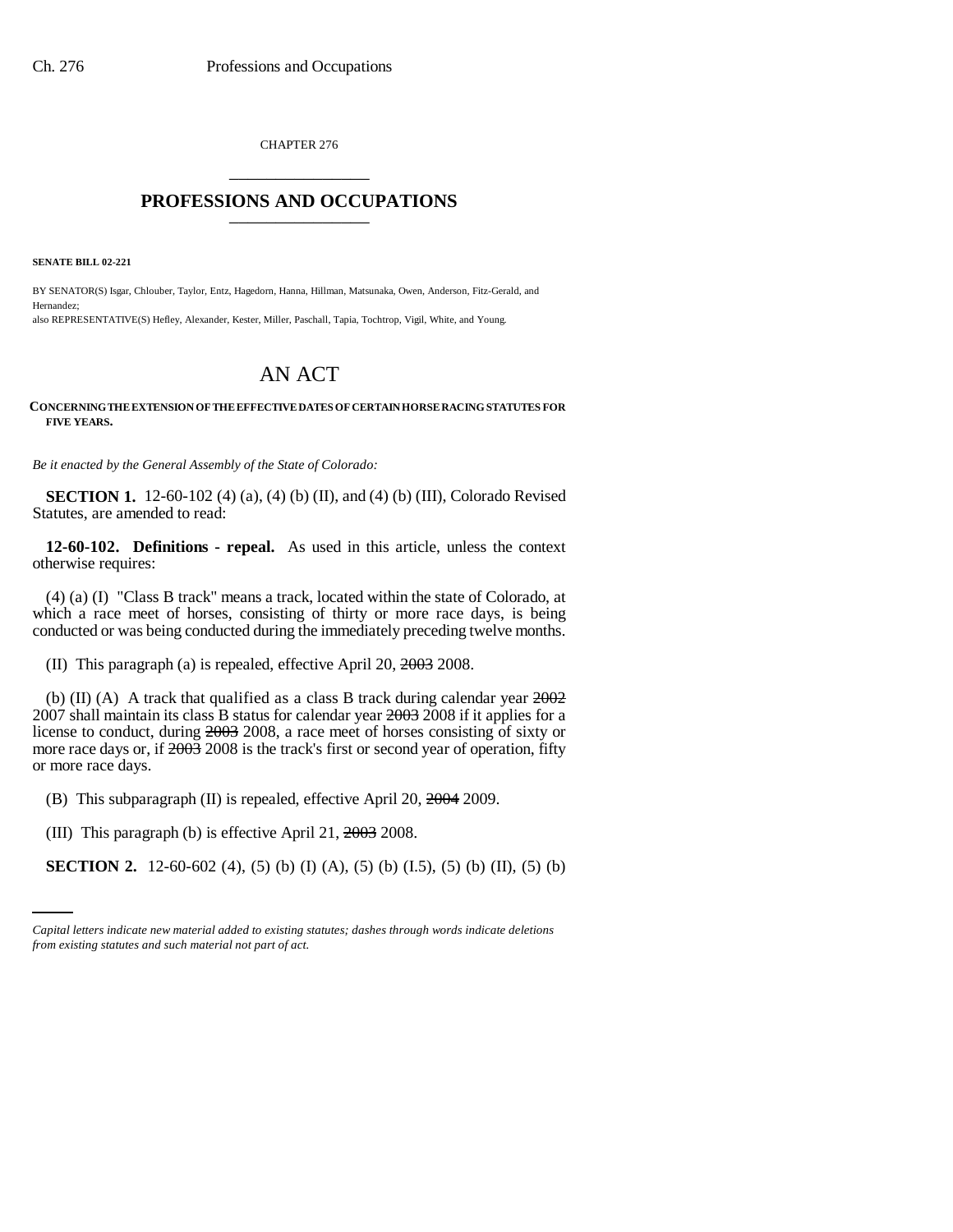(II.5), and (5) (b) (V) (C), Colorado Revised Statutes, are amended to read:

**12-60-602. Simulcast facilities and simulcast races - unlawful act - repeal.** (4) (a) (I) A race meet of horses which THAT is conducted at an in-state host track may be received as a simulcast race by any simulcast facility; except that, notwithstanding any consent granted pursuant to the provisions of section 12-60-102  $(14)$ , an in-state simulcast facility which THAT is located within fifty miles of a horse track which THAT has held within the previous twelve months or is licensed and scheduled to hold within the next twelve months a horse race meet of no less than thirty race days may not receive simulcast races of horses on any day on which such horse track is running live horse races unless the licensee of such horse track consents thereto.

(II) This paragraph (a) is repealed, effective April 20, 2003 2008.

(b) (I) A race meet of horses which THAT is conducted at an in-state host track may be received as a simulcast race by any simulcast facility; except that, notwithstanding any consent granted pursuant to the provisions of section 12-60-102 (14), an in-state simulcast facility which THAT is located within fifty miles of a horse track which THAT has held within the previous twelve months or is licensed and scheduled to hold within the next twelve months a horse race meet of no less than fifty race days, or no less than sixty race days if such twelve-month period includes any portion of the track's third or subsequent year of operation, may not receive simulcast races of horses on any day on which such horse track is running live horse races unless the licensee of such horse track consents thereto.

(II) This paragraph (b) is effective April 21, 2003 2008.

 $(5)$  (b) (I) (A) An in-state simulcast facility which THAT is located on the premises of a class B track may receive, each year, up to a total of two hundred fifty days of simulcast horse races from an out-of-state host track. Such total includes, and is not in addition to, the days on which live racing is held. This sub-subparagraph (A) is repealed, effective April 20, 2003 2008.

 $(1.5)$  (A) An in-state simulcast facility which THAT is located on the premises of a horse track which THAT runs a horse race meet of at least fifty live race days or at least sixty live race days if such horse race meet is held during any portion of the track's third or subsequent year of operation may receive, each year, three days of simulcast horse races from an out-of-state host track for each day of live horse racing conducted at such horse track during such year.

(B) This subparagraph (I.5) is effective April 21, 2003 2008.

 $(II)$  (A) An in-state simulcast facility which THAT is not located on the premises of a horse track which THAT runs a horse race meet of at least thirty live race days may only receive a broadcast signal of a simulcast horse race conducted at an out-of-state host track through an in-state simulcast facility which THAT is located on the premises of a horse track which THAT runs a horse race meet of at least thirty live race days. or through a facility which is reopening as a track pursuant to section 12-60-503 (2) (b) and which has qualified to receive broadcasts of such simulcast horse race pursuant to the provisions of subparagraph (I) of this paragraph (b).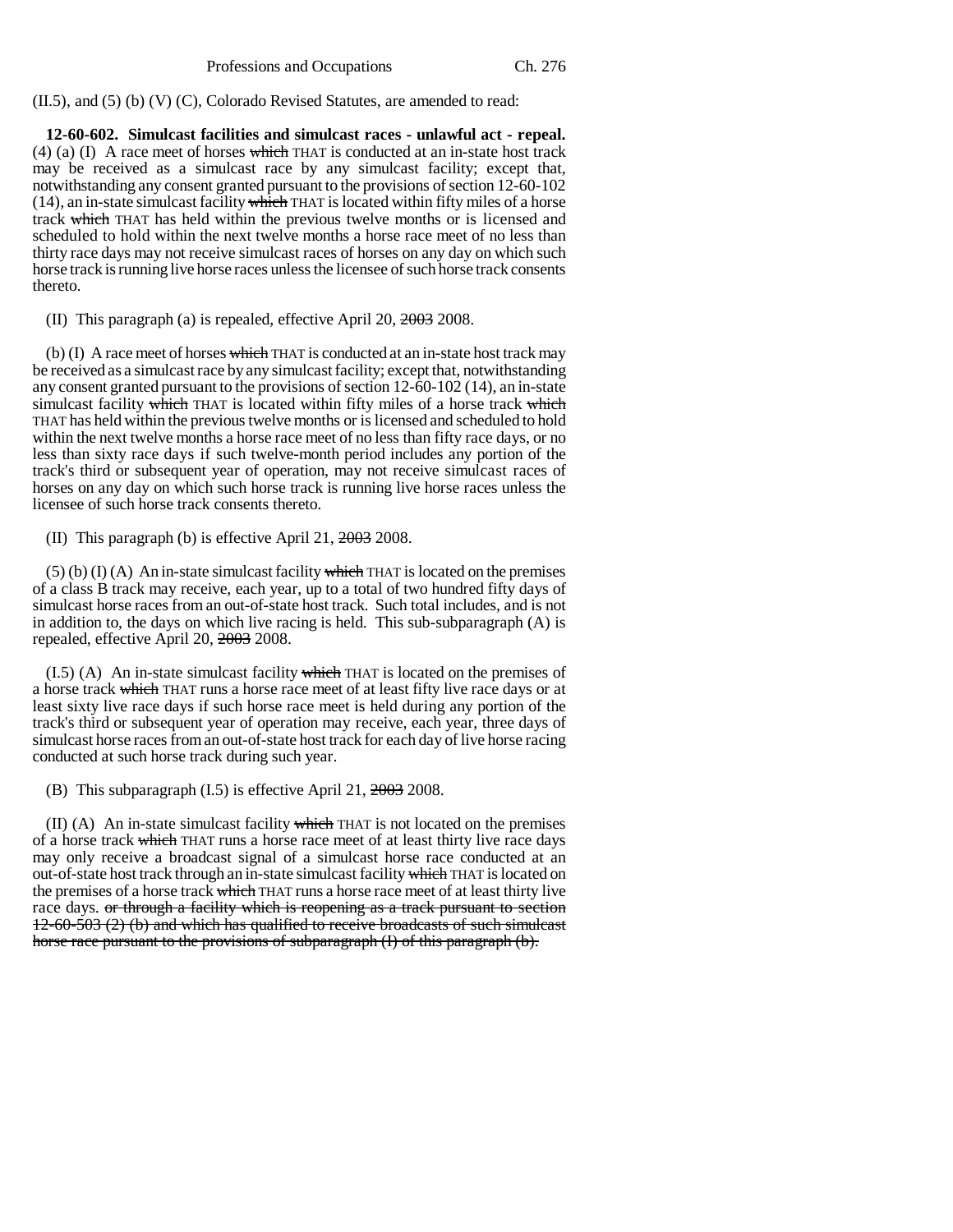Ch. 276 Professions and Occupations

(B) This subparagraph (II) is repealed, effective April 20, 2003 2008.

 $(II.5)$  (A) An in-state simulcast facility which THAT is not located on the premises of a horse track which THAT runs a horse race meet of at least fifty live race days, or at least sixty live race days if such horse race meet is held during any portion of the track's third or subsequent year of operation, may only receive a broadcast signal of a simulcast horse race conducted at an out-of-state host track through an in-state simulcast facility which THAT is located on the premises of a horse track which runs a horse race meet of at least fifty live race days, or at least sixty live race days if such horse race meet is held during any portion of the track's third or subsequent year of operation. or through a facility which is reopening as a track pursuant to section 12-60-503 (2) (b) and which has qualified to receive broadcasts of such simulcast horse race pursuant to the provisions of subparagraph  $(L,5)$  of this paragraph  $(b)$ .

(B) This subparagraph (II.5) is effective April 21, 2003 2008.

(V) (C) During operating year 2003-2004 2008-2009 and thereafter, an in-state simulcast facility located on the premises of a class B track may begin to receive its allotted number of days of simulcast horse races pursuant to subparagraph (I.5) of this paragraph (b) immediately, notwithstanding that no live racing has yet taken place at such track during such operating year, if such track has applied for a license to conduct, during such operating year, a race meet of horses consisting of fifty or more race days or, if such operating year includes all or part of the track's third or subsequent year of operation, sixty or more race days. The number of simulcast days allotted shall be based on the number of days of live racing for which the license is sought, using the formula set forth in subparagraph (I.5) of this paragraph (b).

**SECTION 3.** 12-60-701 (2) (c) (II), Colorado Revised Statutes, is amended to read:

**12-60-701. License fees and Colorado-bred horse race requirement - repeal.** (2) (c) (II) (A) Of the five percent of gross receipts retained pursuant to subparagraph (I) of this paragraph (c), the operator of a simulcast facility that is not located at a class B track and that receives simulcast races of horses shall remit to the operator of the class B track from which such simulcast races were received one-fifth, representing one percent of the gross receipts of pari-mutuel wagering placed on such simulcast races at the simulcast facility.

(B) This subparagraph (II) is repealed, effective April 21, 2003 2008.

**SECTION 4.** 12-60-702 (1) (e) (III), Colorado Revised Statutes, is amended to read:

**12-60-702. Unlawful to wager, exception - excess - taxes - special provisions for simulcast races - repeal.** (1) (e) (III) (A) To defray operating expenses, the operator of a simulcast facility located at a class B track may retain up to twenty percent of the net purses earned and payable to the horse purse fund as provided in subparagraph  $(II)$  of this paragraph  $(e)$ .

(B) This subparagraph (III) is repealed, effective April 20, 2003 2008.